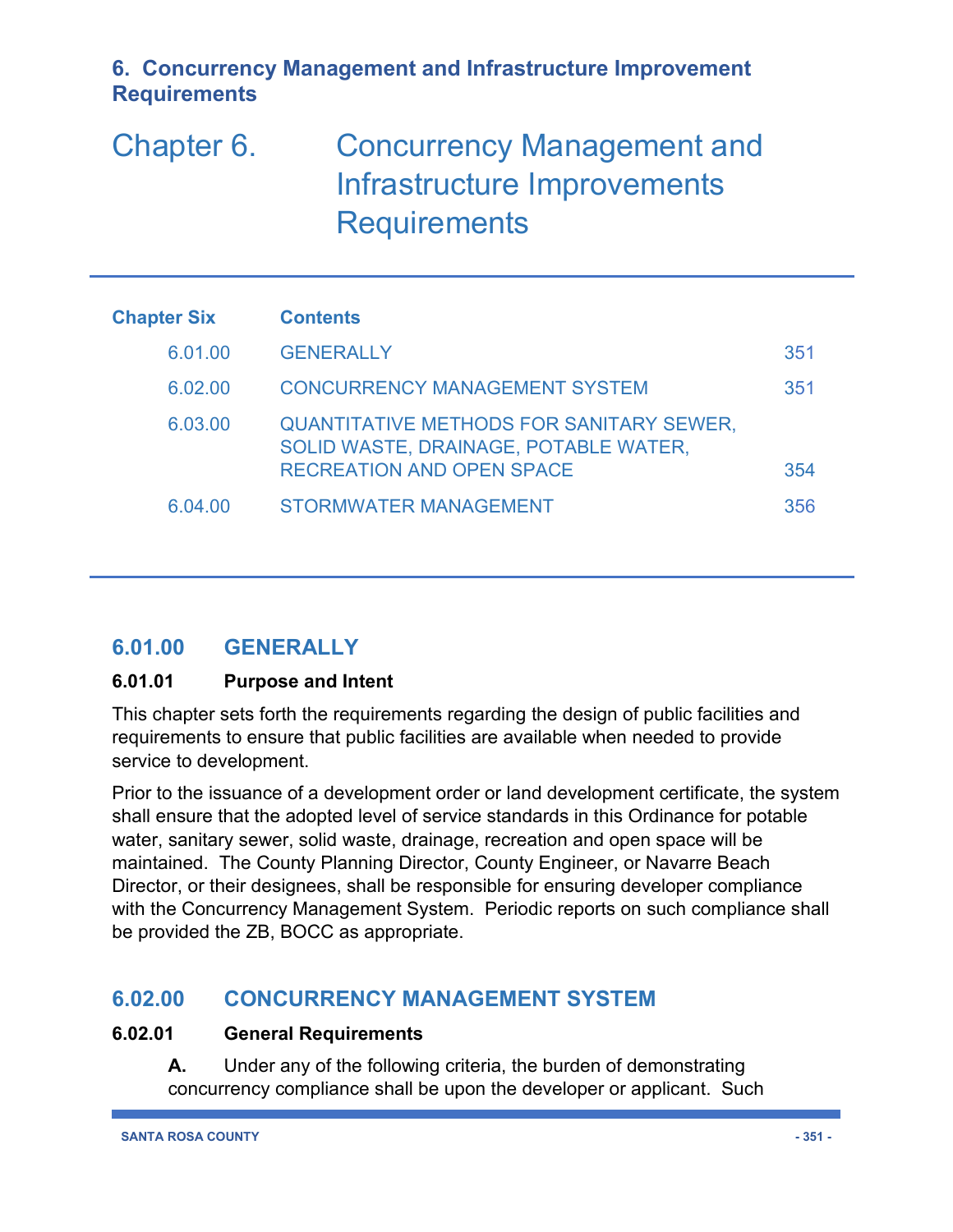information shall be compiled and quantified prior to requesting a Subdivision or Site Plan Review described in Chapter Four of this ordinance:

**1.** The planned activity involves combined land and water area (to include submerged land leased area) exceeding three (3) acres unless the application is for the construction of a single family house or residential duplex;

**2.** The development is a residential project including ten (10) or more dwelling units;

**3.** Development involves more than one thousand five hundred (1,500) square feet of non-residential floor space;

**4.** When development in aggregate with other requests for a development order (permit) exceeds any of the above limits; or

**B.** Capacity Allocation

**1.** Capacity shall be allocated on a first come-first served basis, i.e. reservation of capacity goes to the developer that first obtains approval to perform construction on the site. The allocation of capacity, however, shall be subject to the following sunset provisions:

**a.** Capacity approved and assigned to development project, but not reserved by the payment of impact fees (i.e., water, sewer, tap fees), shall be withdrawn if the development order for the project has expired in accordance with the provision of Chapter 4 of this Code.

**b.** If a development order expires for reasons beyond the control of the developer, capacity assigned may be retained by the developer for a period not to exceed any time period extension of a development order as approved by the Zoning Board, in accordance with Chapter 4 of this Code.

**2.** In cases where construction is phased by the developer over a period of time exceeding one year, reserved capacity for any, or all phases, shall be retained by the developer so long as construction has proceeded in accordance with the schedule on which capacity allocation was originally based. If construction activity ceases, or if phased development falls behind scheduled phases by a period of one-year following the issuance of a final development order, capacity allocation for succeeding phases, if any, shall be withdrawn and made available to other developers on a first come-first served basis.

**3.** In the event of withdrawal of capacity following the issuance of a final development order or a building permit, it shall be incumbent upon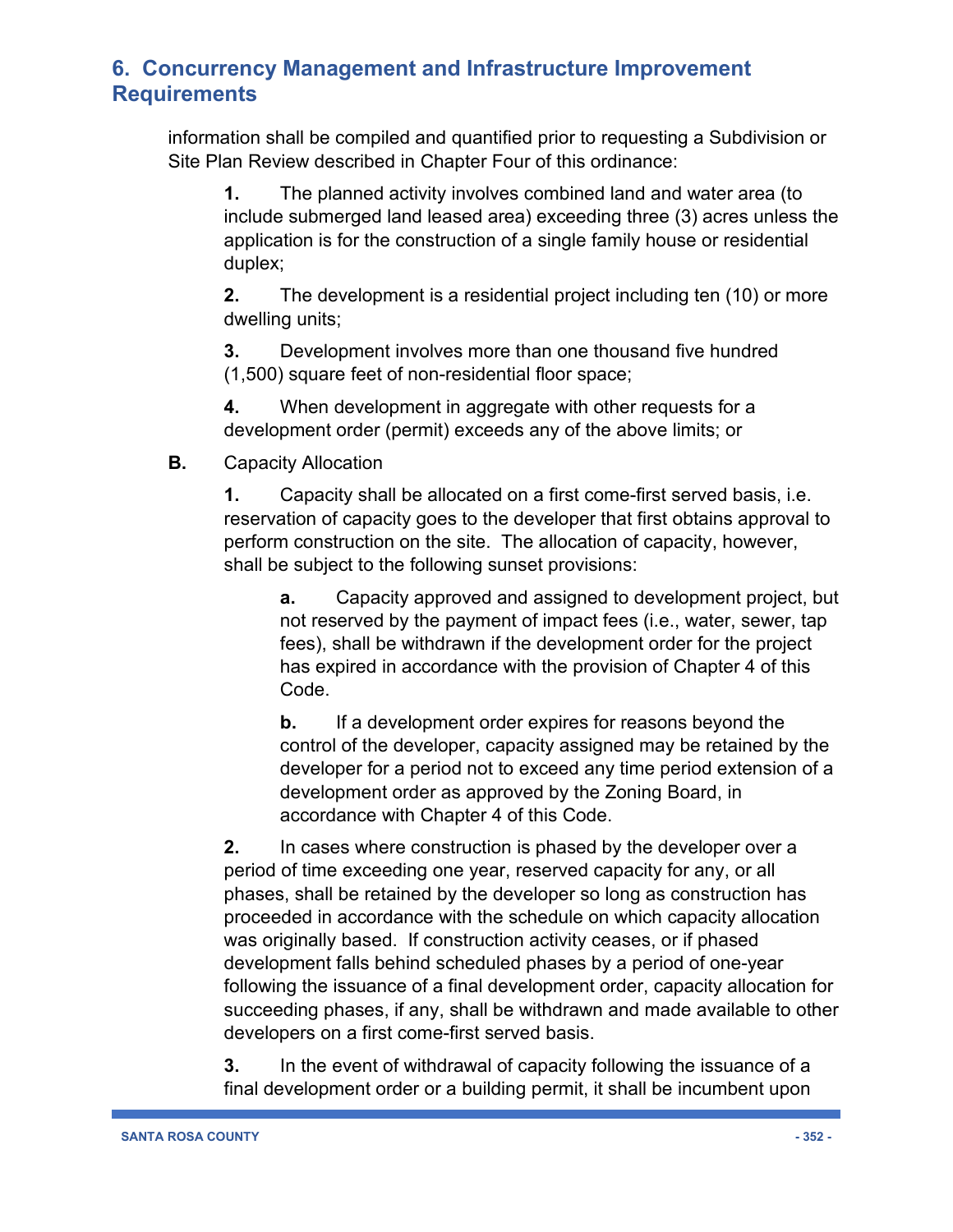the developer to reapply for capacity allocation if a continuation of the project is desired.

**C.** The County Planning Director, Navarre Beach Director or County Engineer, or their designees, shall not require concurrency findings when the planned activity is less than the limits provided in subpart (A) above.

#### **6.02.02 Maintaining Levels of Service**

In no case shall any part of the planned activity such as lot/plat improvement or building foundation commence without a finding of concurrency which establishes that levels of service will not be degraded, unless degradation is allowed pursuant to a policy in the adopted Comprehensive Plan.

**A.** Exceptions – Notwithstanding the foregoing, the LOS may be degraded during the actual construction of new facilities if upon completion the prescribed standards will be met.

**B.** Phased Construction – The construction of any development project may be phased or staged so as to coincide with the phased or staged construction of infrastructure facilities so that the levels of service for such facilities are maintained upon completion of each phase or stage of the development project.

#### **6.02.03 Minimum Requirements**

As a minimum, at least one (1) of the following standards will be met prior to issuance of a development order or land development certificate:

**A.** The necessary facilities and services are in place at the time a building permit is issued; or

**B.** A building permit is issued subject to the condition that the necessary facilities and services will be in place when the impacts of development occur; or

**C.** The necessary facilities are under construction at the time a development order, land development certificate or building permit is issued.

**D.** The necessary facilities and services as they relate to parks and recreational facilities are the subject of a binding executed contract for the construction of the facilities or the provision of the services at the time that the development permit is issued.

**1.** Construction of the facilities and services shall commence within one (1) year of the issuance of the building permit.

**E.** The necessary facilities and services are guaranteed in an enforceable development agreement. An enforceable development agreement may include, but is not limited to, development agreements pursuant to Section 163.3220 F.S. or an agreement or development order issued pursuant to Chapter 380 F.S. Any such agreement shall include provisions pursuant to subparts A, B, or C above.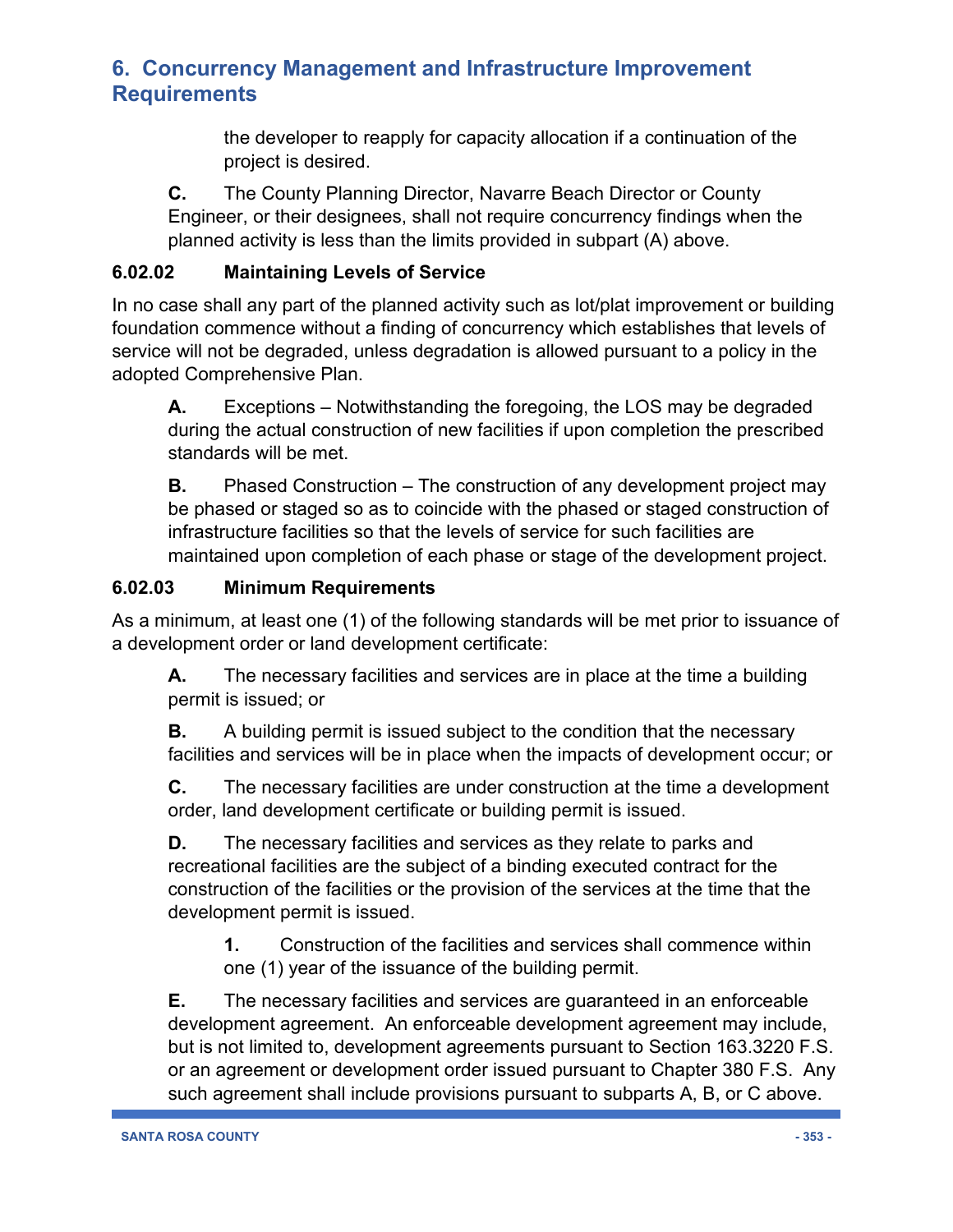# **6.03.00 QUANTITATIVE METHODS FOR SANITARY SEWER, SOLID WASTE, DRAINAGE, POTABLE WATER, RECREATION AND OPEN SPACE**

#### **6.03.01 Generally**

For purposes of these regulations, ensuring that minimum standards are maintained requires calculation of existing capacity and planned new capacity or facilities less demand imposed by the planned development.

#### **6.03.02 Adding Capacity**

**A.** Add total capacity of existing facilities (sanitary sewer, solid waste, drainage, potable water, recreation and open space).

**B.** Add to the above, total capacity of new facilities, or facility expansions that will result from planned activity. Capacity of new facilities shall be counted only under one or more of the following conditions:

**1.** Construction of the new facilities is underway at the time of the issuance of a final development order.

**2.** The new facilities are the subject of a binding contract for the Construction of the facilities or the provision of services at the time of issuance of the final development order.

**C.** If the development application is for the redevelopment of improved property, add to the above the capacity created by the change in demand created by the redevelopment activity. Capacity credit shall be given for reduction in demand on facilities.

#### **6.03.03 Subtracting Capacity**

**A.** The demand for the service or facility created by existing development as documented by the provider of such facility or in the foundation documents of the Comprehensive Plan plus the demand upon any new facility, expansions, or improvements anticipated as a result of the planned activity.

**B.** Demand shall be calculated using the following adopted LOSs (all are minimum standards):

- **1.** Sanitary Sewer 90 gallons per capita per day.
- **2.** Solid Waste 6 pounds per capita per day

**3.** Drainage - retain the first inch of run-off on site; post development runoff shall not exceed the pre-developed run-off rate for all storm events, up to and including an event with a 24-hour duration, 100 year return frequency; post development run-off in constrained basins shall not exceed the pre-development run-off rate for a 10-year storm event during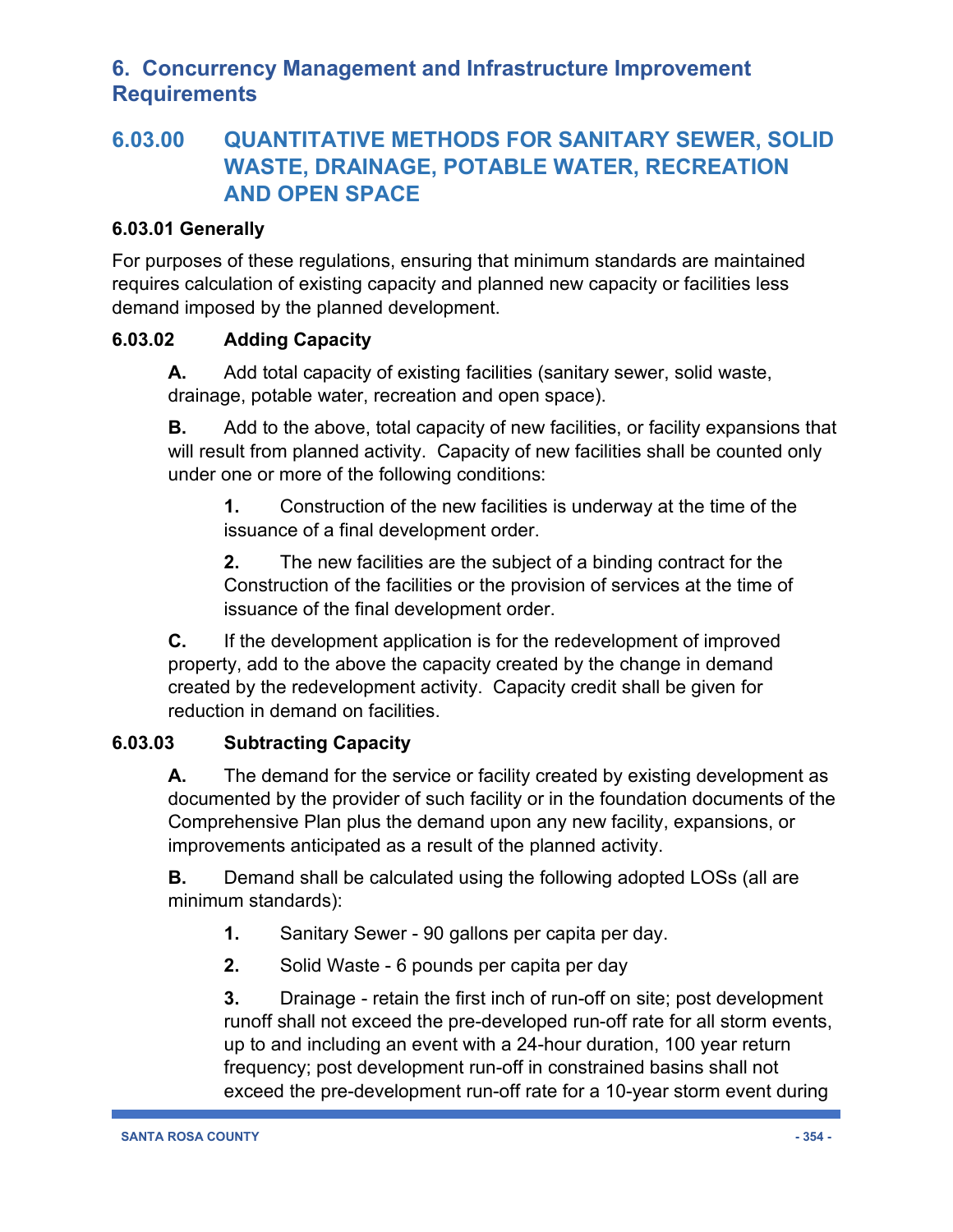all storm events, up to and including an event with a 24-hour duration, 100 year return frequency; and post development run-off in closed basins shall be retained on-site for all storm events, up to and including the 24 hour duration, 100 year return frequency storm event.

- **4.** Potable Water 100 gallons per capita per day (average).
- **5.** Recreation and Open Space 20 acres per 1000 population.

#### **6.03.04 Deficient Capacity**

Where capacity is shown to be deficient, the following methods may be used to maintain adopted levels of service.

**A.** The developer may agree to provide necessary capacity improvements to maintain levels of service.

**B.** The planned activity may be reduced in scope so that demand does not exceed capacity.

**C.** The developer may petition the County or service provider to provide required infrastructure to maintain LOS. THIS IS TO PROVIDE ONLY AN OPTION FOR CONSIDERATION BY THE COUNTY COMMISSION AND SERVICE PROVIDERS AND THE DECISION TO APPROVE SUCH PETITION RESTS SOLELY WITH THE BOARD OF COUNTY COMMISSIONERS AND/OR THE OFFICERS OF ANY INFRASTRUCTURE PROVIDER. Such a request, if financed from the Santa Rosa County General Fund, can be granted only under the following conditions:

**1.** Planned activity will result in multiple benefits for the community whether economic, cultural, recreational or social.

**2.** If such expenditure is authorized, the resulting capacity improvement shall be available to any other developer who may have been previously denied a development order for an identical capacity deficiency (or deficiencies).

#### **6.03.05 Determination of Concurrency**

Determination of concurrency in all measurable categories by the County must occur prior to the issuance of a final development order or land development certificate unless otherwise specified by Section 6.02.03.

- **A.** Sanitary Sewer 90 gallons/capita day.
- **B.** Solid Waste 6.0 lbs./capita day.

**C.** Drainage - Retain the first one inch of run off on site; post development run-off shall not exceed the pre-development run-off rate for all storm events, up to and including an event with a 24-hour duration, 100 year return frequency;